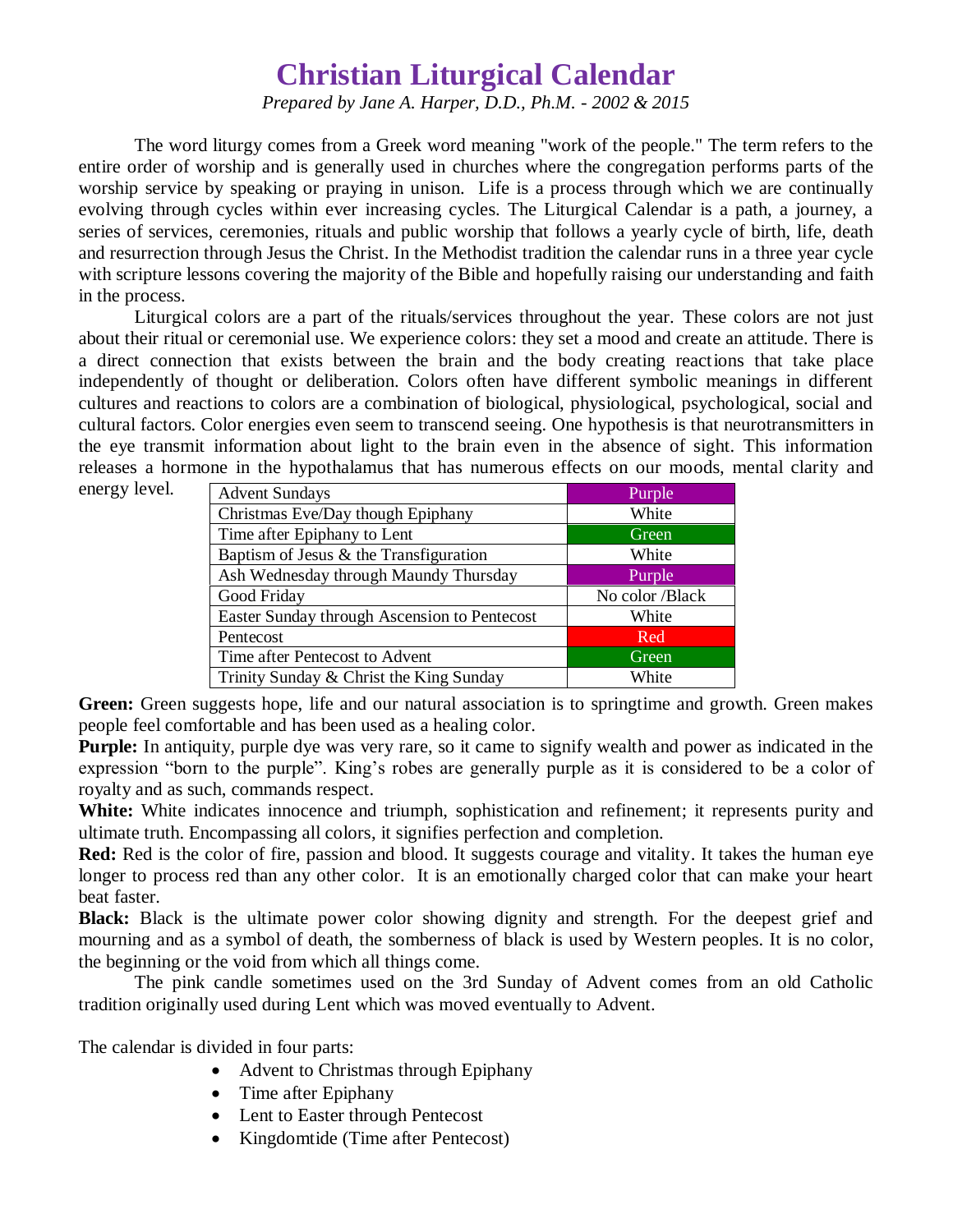

**Advent** means "coming", anticipating the Coming of the Lord. The four Sundays before Christmas are called Advent Sundays and are a time to prepare for Christ coming into our lives and into our world. In the Catholic Church they celebrate first ardent Love, then the virtue of Hope, spiritual Joy and intense Desire. In the Protestant Churches the sequence varies but generally follows the sequence of Hope, Peace, Joy and Love.

At **Christmas** we remember and celebrate the birth of Jesus. For Christians the principal purpose of the Christmas cycle is to remind us of the radical transformation effected in our human life. By coming into this world to take upon Himself our human nature, God's own Son did not merely become one of us; He gave us the power of becoming real children of God. A new race, a holy people, whom He, with his Divine Life, leads to the heavenly throne.

Christmas began in Rome as a response to pagan festivals centering around the Winter Solstice, which at that time was December 25th. The pagan celebration established by the Roman Emperor Aurelian in 274 AD was called "The Birth of the Invincible Sun" or "The Mystic Midnight Sun." In 335 AD, Roman Christians began to celebrate the Nativity of Jesus Christ on December 25th to assert their Christian faith during the pagan feast, with January 1st as the day of Holy Name which commemorates Jesus' circumcision, when he was give his name, according to Jewish tradition. Luke 2:21-23.

Generally misunderstood as being the days before Christmas, the Twelve Days of Christmas start after Christmas Day and end at Epiphany. The eighth day, January 1st is Naming and Purification Day of Jesus.

**Epiphany** is a festival held on January 6th or the first Sunday of the new year, which commemorates the manifestation of Christ to the Gentiles as represented by the Magi; also called the Twelfth Night. The word epiphany means an appearance or manifestation, as of a deity or a moment of sudden intuitive understanding or a flash of insight.

## **Time After Epiphany**

Sometimes called Ordinary Time, the word ordinary refers to ordinal, meaning counted time. It is not meant to imply common or mundane time. It is a time of transition from the joy of Christmas to the sorrow of Lent. The time after Epiphany is when we reflect upon the events of the life of Jesus and how these events have significance today, both as a church and within our individual lives. The length of this season varies each year from four to nine Sundays, depending upon how early or late Easter falls in a given year. The first Sunday after the Epiphany is the **Baptism of the Lord** and the last Sunday before the beginning of Lent is the **Transfiguration of the Lord**.

**Baptism of the Lord** is the first Sunday after Epiphany which celebrates the baptism by John the Baptist and where Jesus commits himself to the service of God. This is the beginning of the public ministry of Jesus. Matthew 3:11 John 1: 19-28

**Transfiguration of the Lord** is the last Sunday before Ash Wednesday where we celebrate the Transfiguration of Jesus with Elijah and Moses, and the beginning of the Resurrection story. The Transfiguration, a radical change in appearance, is a theophany - a manifestation of God - showing Christ's divinity through the display of His uncreated, divine light. The Transfiguration is the culminating point of His public life, as His Baptism is its starting point, and His Ascension its end. Only in Luke is it explained that Jesus spoke with Moses and Elijah about his departure which he was about to bring to fulfillment at Jerusalem. Matthew 17:1-6, Mark 9:1-8, and Luke 9:28-36, while Peter and John, two of the privileged witnesses, allude to it in II Peter 1:16-18 and John in John 1:14.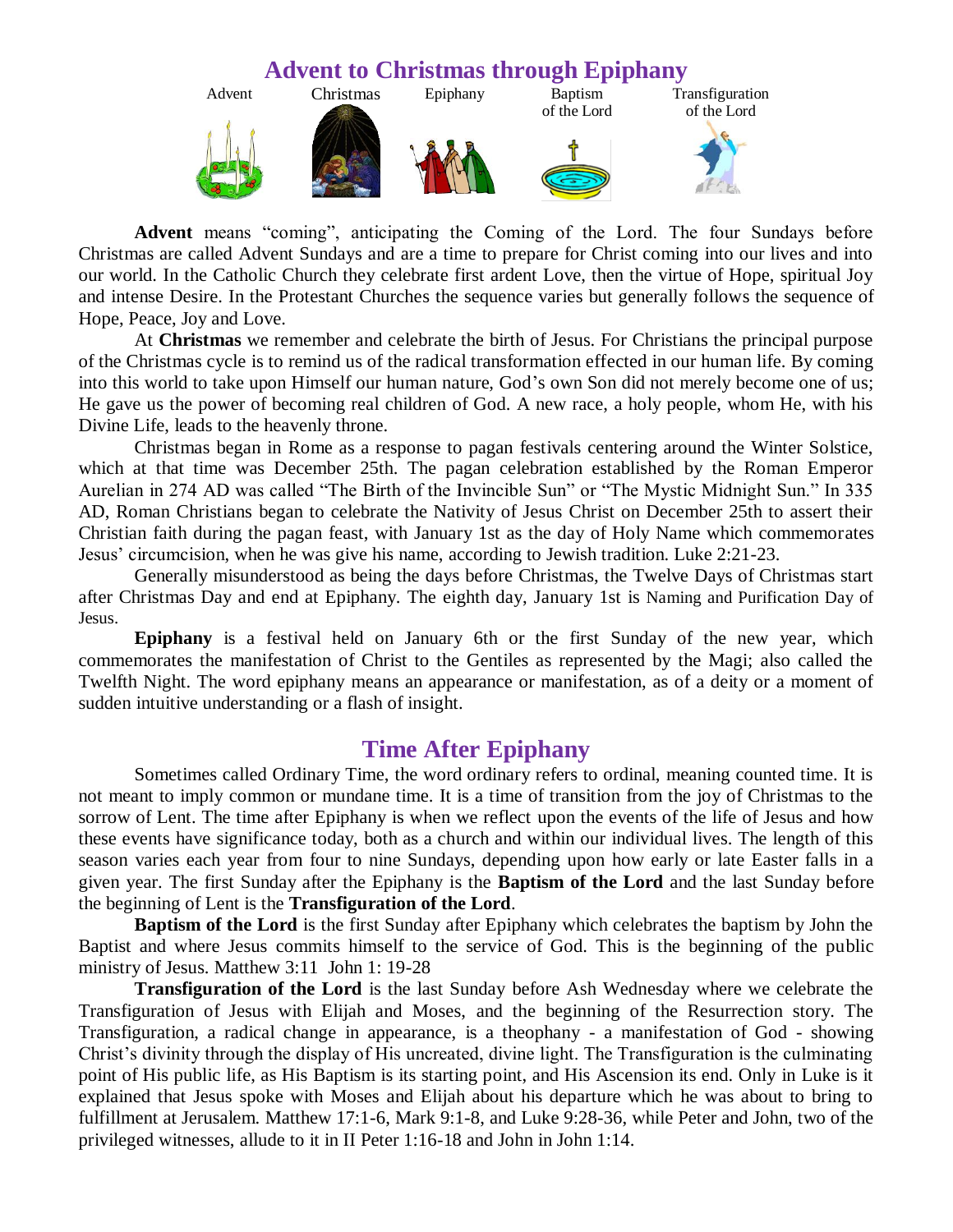

**Lent** is the period of forty days, excluding Sundays, from Ash Wednesday to Easter, observed annually as a season of fasting, penitence and self-denial. Lent was fixed at forty days in the 8th century, the number forty having religious significance in the Bible. It is the period of prayer and self-denial in preparation of Easter. The term "Lent" comes from the old Anglo Saxon word "lenctern", which meant spring.

**Ash Wednesday** is the beginning of Lent, where the ashes of the palm fronds from Palm Sunday of the previous year are smeared on the foreheads of penitents symbolizing contrition and repentance.

**Palm Sunday** is also known as Passion Sunday, meaning sorrows. Originally in the Catholic Church the fifth Sunday of Lent was Passion Sunday. In 1970 Passion Sunday was changed to the sixth Sunday of Lent, the same as Palm Sunday, and caused considerable confusion. The entire week before Easter was re-designated and Holy Week became the Week of Passion.

Palm Sunday begins Holy Week. In some churches, palm fronds are blessed outside the church building, and a procession enters with singing to re-enact the entry of Jesus into Jerusalem. These palms are saved to be burned later as the source of ashes used in Ash Wednesday services.

**Holy Week** is the last week of Lent when we are filled with a mixture of anticipation and sorrow with each day having significance.

- **Holy Monday** commemorates Jesus' cleansing of the temple, when he assaulted money changers and overturned their tables; Matthew 21:12-13, Mark 11:12, Luke 19:45.
- **Holy Tuesday** recalls Jesus' description to his disciples on the Mount of Olives about the destruction of Jerusalem. Signs of the End of the Age; Matthew 24; Mark 13; Luke 21.
- **Holy Wednesday**, once called Spy Wednesday, recalls Judas' decision to betray Jesus in exchange for 30 pieces of silver. Matthew 26:14; Luke 22:1-6.
- **Maundy Thursday** commemorates the last Jewish Passover Feast of Jesus known as the Last Supper to Christians. Matthew 26: 17-30, Mark 14: 12-20, Luke 22: 17-38, John: 13: 1-17 "Maundy" is derived from the Latin "mandatum" - a commandment of God. In addition to the commandment "Do this in remembrance of me" there are two others within this time period; John 13:3-7 where Jesus washes the feet of the disciples and commands them to do the same. And in John 13:34-35 a new commandment of Love is given.
- **Good Friday** recalls Jesus' death on the cross with the crucifixion representing the giving up of the individual personality and learning to live daily by the spiritual laws.
- **Holy Saturday** is the final day of Holy Week and of Lent. It is the dark night of the soul, a time of soul searching, of accepting and assimilating all we have learned since Ash Wednesday.

**Easter Sunday**, the day of Resurrection, falls on the first Sunday after the first full moon after March 20th, the nominal date of the Spring Equinox, and can fall on any date from March 22nd to April 25th, a year-to-year sequence that is so complicated it takes 5.7 million years to repeat.

Early Christians observed a Christian Passover, in the Spring of the year. Adapted from Jewish Passover, it was a festival of redemption and commemorated both the crucifixion and resurrection of Jesus as the vehicle for God's grace. For the Jewish, the Seder meal marks the beginning of Passover and involves a retelling of the story of the liberation of the Israelites from slavery in ancient Egypt. Many Gentile converts were hesitant to adopt the Jewish festival, especially since the Jerusalem Council had decided that Gentile converts to Christianity did not have to observe Jewish religious practices. A Christian Seder is now used in many churches on Maundy Thursday which recognizes the change that Jesus made for the salvation of believers.